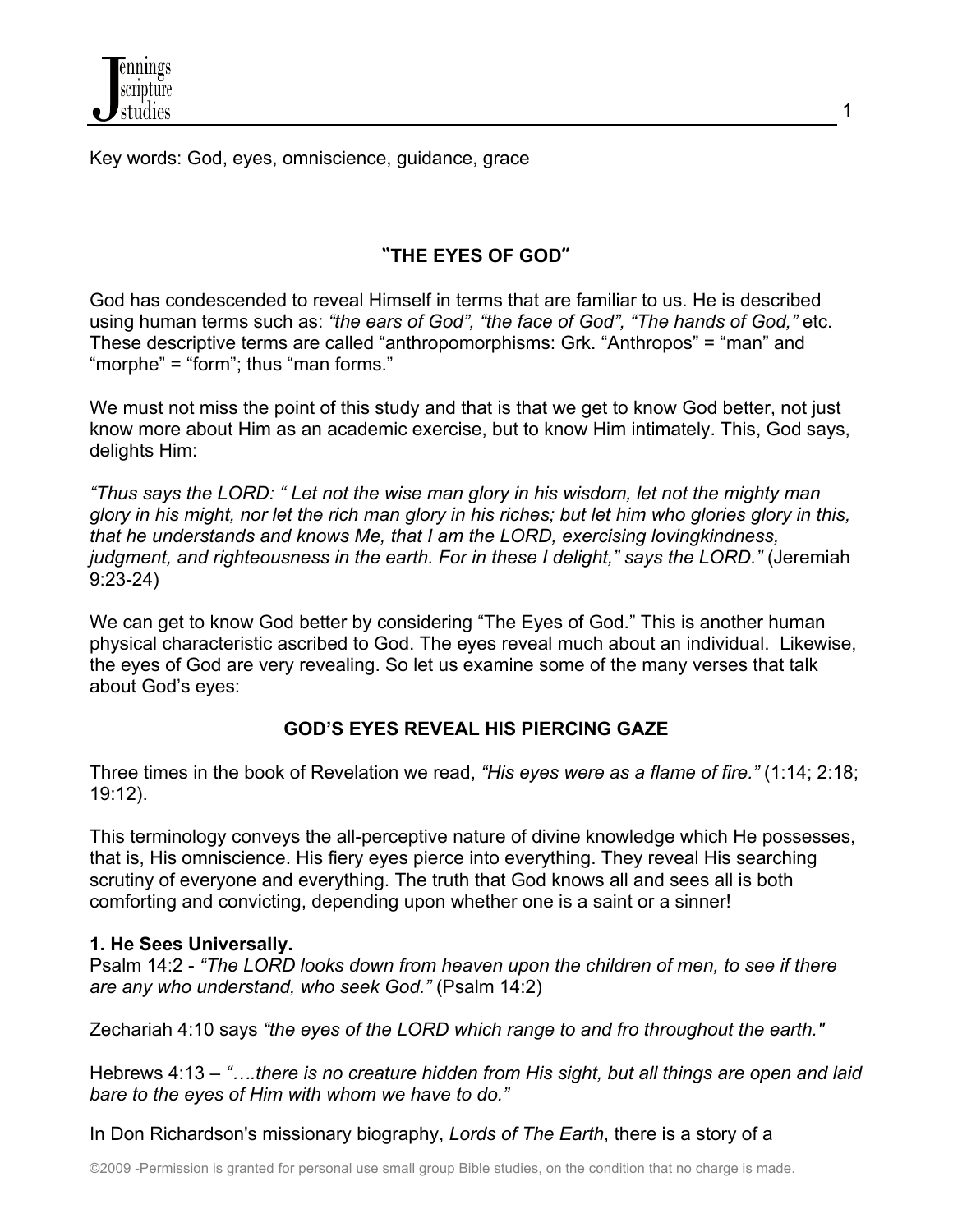missionary named Bill in Papua New Guinea. Bill had several hundred tribesmen working on an airstrip. Whenever he left them, they all sat down. Bill had a glass eye. So one day Bill shouted to them, "Look here! I'm going to go away for a while, but I am leaving one of my eyes on this dump to watch you so that you will keep on working!" Bill then plucked out his glass eye, placed it on a stump and with his one good eye walked away. When he returned sometime later, he found the entire crew still working hard and shuttering!"

No matter where we are or what we are doing, God sees us. If we have come to know Him as our heavenly Father and love Him as we should, we will welcome His surveillance of us and willingly serve Him, not out of fear, but out of love.

### **2. He Sees Individually.**

Job 34:21 – *"His eyes are on the ways of man, and He sees all his steps."*

Psalm 11:4 – "*The LORD's throne is in heaven; His eyes behold, His eyelids test the sons of men."*

Prov. 5:21 – *"For the ways of man are before the eyes of the LORD, and He ponders all his paths."*

Prov. 15:3 – *"The eyes of the LORD are in every place, keeping watch on the evil and the good."*

Jer. 16:17 – *"My eyes are on all their ways; they are not hidden from My face, nor is their iniquity hidden from My eyes."*

The French soldier and statesman Marquis de Lafayette, was imprisoned by the Austrians from 1792 to 1797. He tells about when he was shut up in a gloomy prison. In the door of his little cell was a hole. At that hole, a soldier was placed day and night to watch over him. All the prisoner could see was the soldier's eye, that was always there. Day and night, every moment when he looked up he always saw an eye staring at him. He said, "It was dreadful! There was no escape, no hiding. When I laid down to sleep and when I arose that eye was always watching me. How dreadful!"

If God is your Father, He is always watching over you paternally and protectively not punitively!

## **3. He Sees Internally.**

The Lord reminded Samuel that *"The Lord sees not as man sees; for man looks on the outward appearance, but the Lord looks on the heart."* (I Samuel 16:7) God's penetrating gaze reaches into the inner recesses of our being. That is why David wrote in Psalm 139 these words:

*"You know my sitting down and my rising up; You understand my thought afar off. You comprehend my path and my lying down, and are acquainted with all my ways. For there is not a word on my tongue, but behold, O LORD, You know it altogether. You have hedged me behind and before, and laid Your hand upon me. Such knowledge is too wonderful for me; It*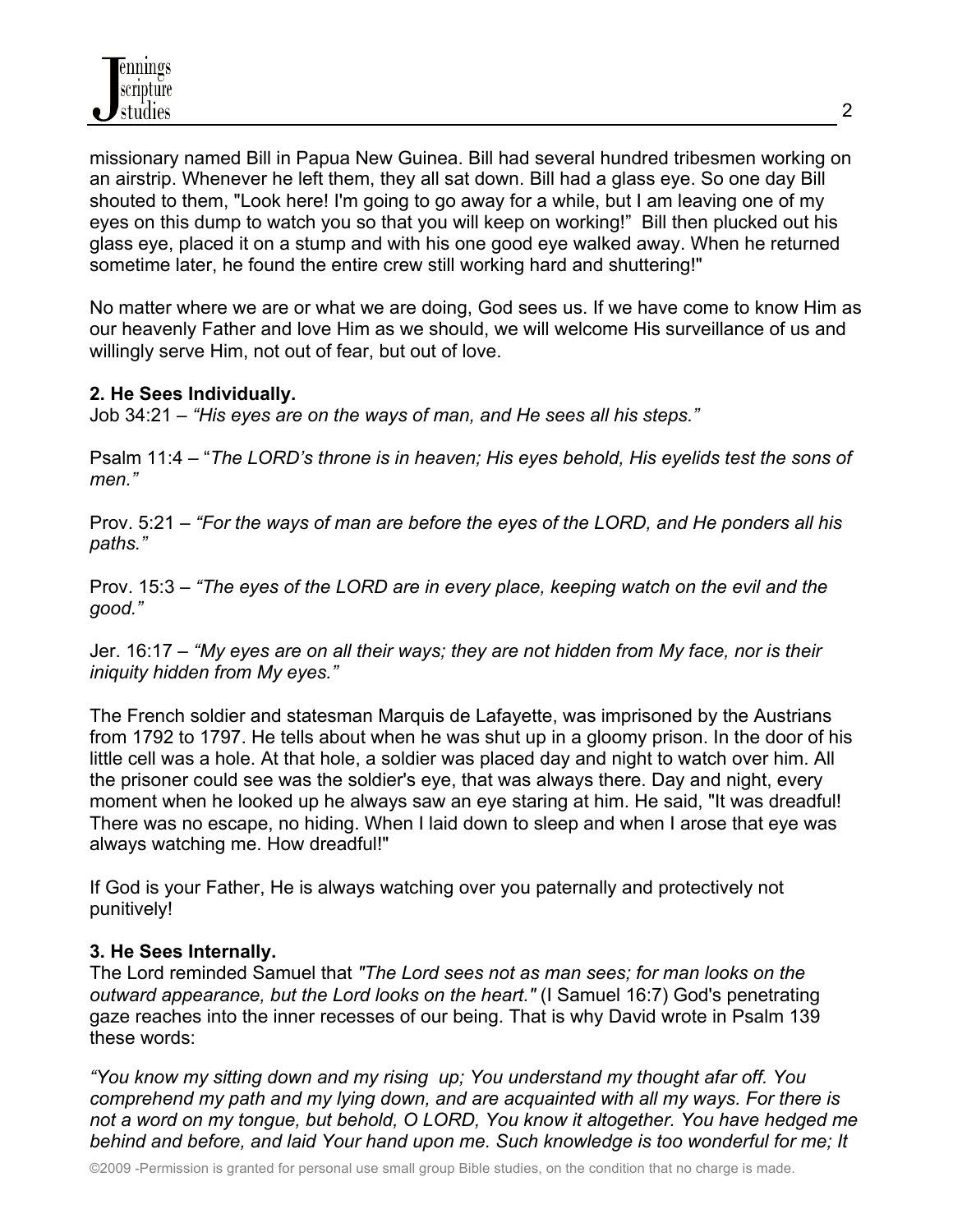*is high, I cannot attain it."* (Psalm 139:2-6)

A pastor was teaching a primary Sunday School class of boys and girls and he gave each pupil a piece of paper and asked them to draw a picture of what they thought God looked like. Most of the kids drew a gigantic figure. However, one little girl drew a big eye! When asked why she drew the eye, she said "Well, Mother always says that God is watching us all the time to see if we are good or bad. She says He sees everything!"

One day an astronomer was making observations on the sun just as it was setting, when there came into the range of his telescope the top of a hill 7 miles away. On the hilltop were several apple trees. In one of them were two boys stealing apples. One was picking the apples and the other was watching to make sure that nobody saw them. But there sat the astronomer, 7 miles away, with the eye of his telescope on them, watching their every move and seeing even the guilty expressions on their faces as plainly as if he had been there with them.

Hebrews 4:13 reminds us again that, *"Nothing in all creation is hidden from God's sight. Everything is uncovered and laid bare before the eyes of him to whom we must give account."*

That sobering truth must work its purifying effect into the depths of our minds for there is no escape from the eyes of the Lord. It is a comfort for obedient Christians to know that the Father is watching over us protectively. However, it is discomforting for the disobedient to know that God watches over the world universally, individually and internally.

## **GOD'S EYES REVEAL HIS PLENTIFUL GRACE**

There was a song made popular by the Statler Brother's Quartet years ago with the following lyrics:

*"Noah found grace in the eyes of the Lord, Noah found grace in the eyes of the Lord And he landed high and dry, And he landed high and dry."*

Well, that is more than a song – that is Scripture! Having briefly described the wicked world in which Noah lived prior to the flood, God's Word states, *"But Noah found grace in the eyes of the Lord*." (Genesis 6:8)

I have had some harrowing boating experiences such as high winds, giant waves and unexpected nautical emergencies. However, I have not been closed up in a barge with hundreds of animals, reptiles and birds for a year and ten days as was Noah. In addition he was boating blind, not knowing where he was or where he was going. Don't you know that he and his family were glad that God was keeping His eye on them and giving them grace to endure the ordeal.

And although we will never be called upon to "take animals two by two" and sail away to an unknown destination, the same God, Who watched over Noah and his family, watches over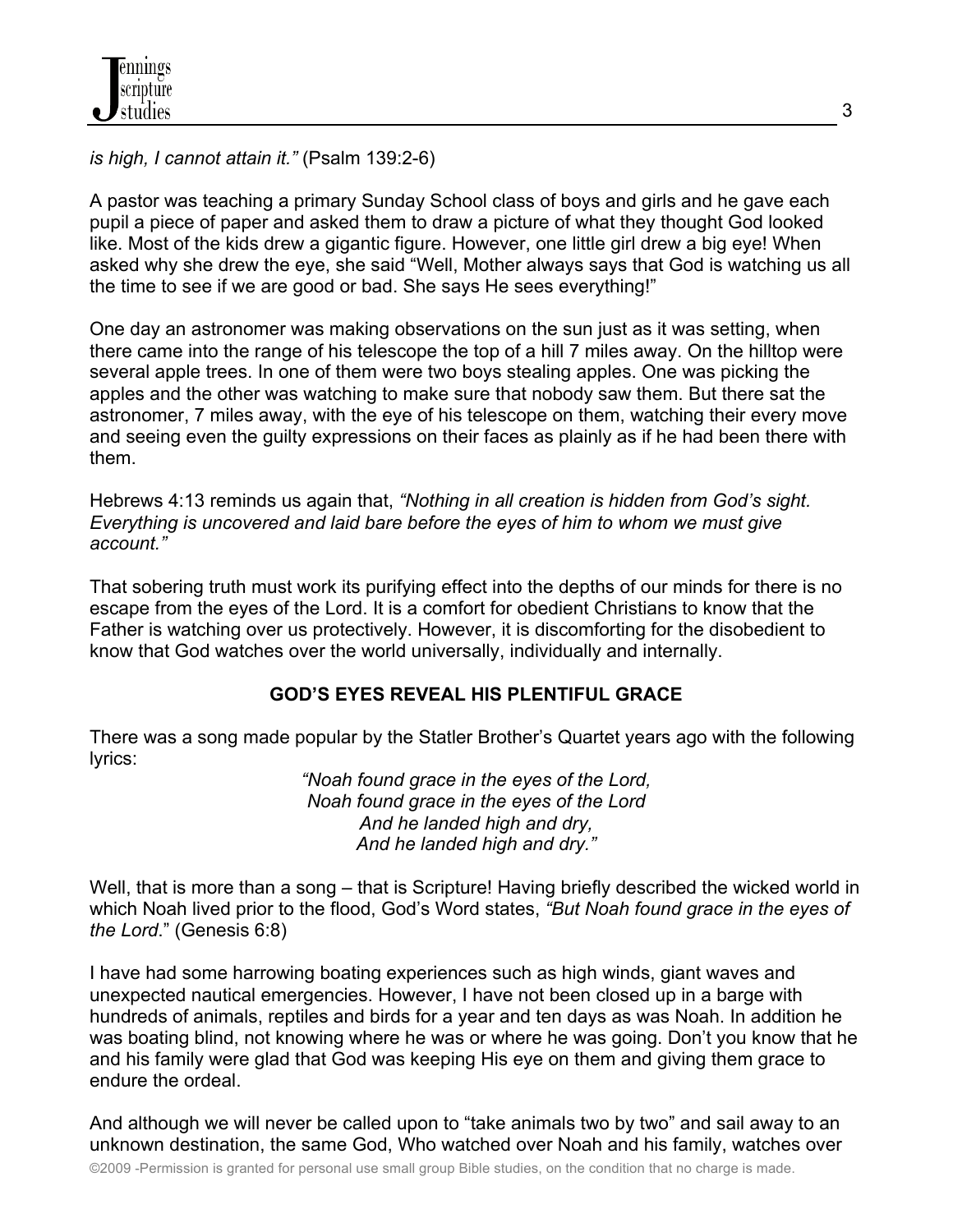

us at home or abroad; asleep or awake, in automobiles, airplanes, yes, and boats, keeping His eye upon us, ready to provide His all-sufficient grace to meet any and all experiences and emergencies that we may face.

His plenteous grace is demonstrated in several ways:

### **1. Grace is Seen in His Patience.**

God said to disobedient and rebellious Israel:

*"I will judge you according to your ways, and I will repay you for all your abominations. My eye will not spare you, nor will I have pity."* (Ezekiel 7:33,4)

Later in Ezekiel 20:17 the Lord said, *"Nevertheless my eyes spared them from destroying them, neither did I make an end of them in the wilderness."* 

How long-suffering and patient the Lord had been and still is toward his people even today!

#### 2. **Grace is Seen in His Protection.**

When the Israelites were crossing the Red Sea with Pharaoh's army in hot pursuit, we read,

*"Now it came to pass, in the morning watch, that the LORD looked down upon the army of the Egyptians through the pillar of fire and cloud, and He troubled the army of the Egyptians."* (Exodus 14:24)

The God Who watched His people and protected them as they walked between heaped up walls of water, delivering them from their enemies, watches over His people today. He not only watches over us but walks with us, never leaving nor forsaking us!

*"For the eyes of the LORD run to and fro throughout the whole earth, to show Himself strong on behalf of those whose heart is loyal to Him."* (II Chronicles 16:9)

#### **My Heavenly Father Watches Over Me**

*"I trust in God, I know He cares for me On mountain top or o'er the stormy sea Though billows roll He keeps my soul My heavenly father watches over me."*

## **GOD'S EYES REVEAL HIS PROVIDENTIAL GUIDANCE**

#### 1. **How To Be God-Guided.**

*"I will instruct you and teach you in the way you should go; I will guide you with My eye."*  (Ps.32:8)

If we are in fellowship with our heavenly Father we will be looking into His face and watching for Him to direct us. Two frequently quoted verses about guidance are: